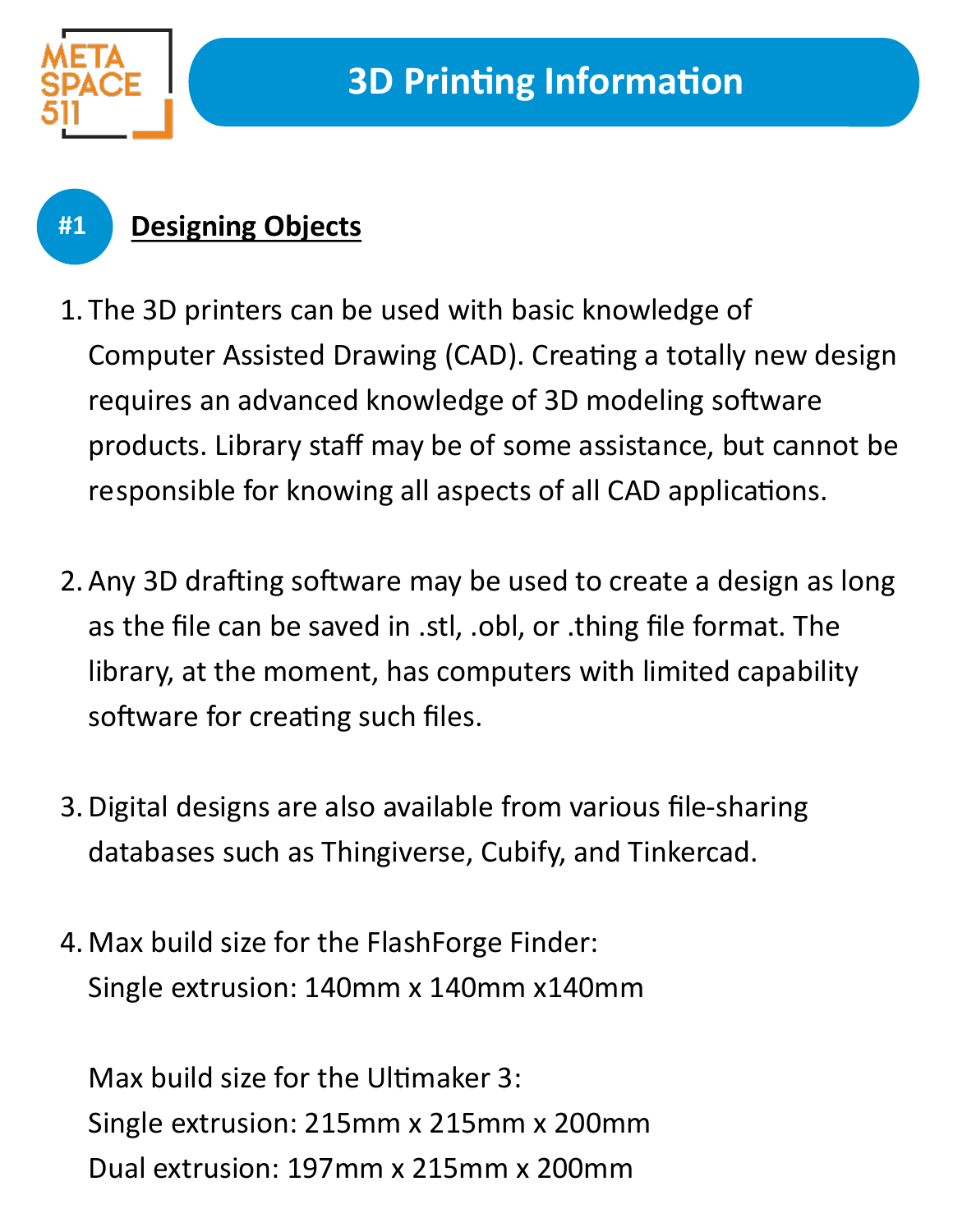

*Before you 3D print for the first time, please:* 

- 1. Read the MetaSpace 511 Policy. Sign the completed User Agreement and Release of Liability Form for use of MetaSpace 511's equipment and return to staff.
- 2. Submit your project file either in-person at the Reference Desk or via e-mail to muk3Dprinting@gmail.com
- 3. We will e-mail you (within 48 hours) an estimate prior to printing your project and will let you know the exact price once the print job has finished.
- 4. Patron should reply and approve the quote.
- 5. Your project will be scheduled to print and you will be notified upon completion.
- 6. Pay for and pick up your project within 7 days of completion from the Circulation Desk. (If you do not pick up your object, the library will add the cost of the 3D print to your library card.)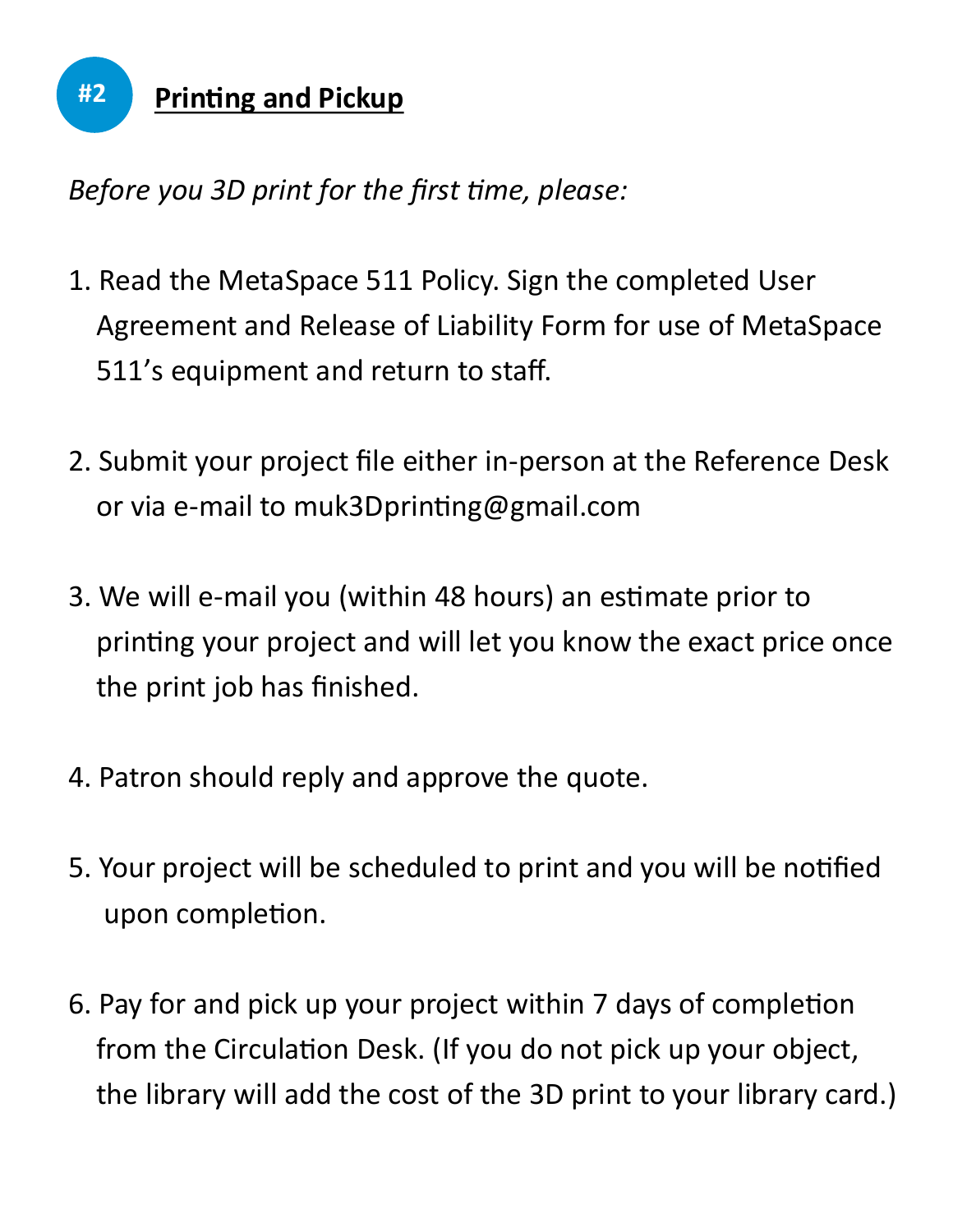

- 1. You will be informed of an estimate prior to printing your specific project. This is only an estimate and the exact cost will be determined after the print job is complete.
- 2. Cost: .10¢ per gram
- 3. If a project cannot be completed due to mechanical error, you will not be charged.

## **#4 3D Printing Guidelines**

- 1. Staff reserve the right to deny the use of tools, equipment, or consumable materials, or to halt, delete, or cancel the creation of items that violate any library policy.
- 2. 3D printers may be used only for lawful purposes. Users may not request printing of material that is:
	- Prohibited by local, state, or federal law.
	- Unsafe, harmful, dangerous or poses an immediate threat to the wellbeing of others
	- Obscene or otherwise inappropriate for the library environment